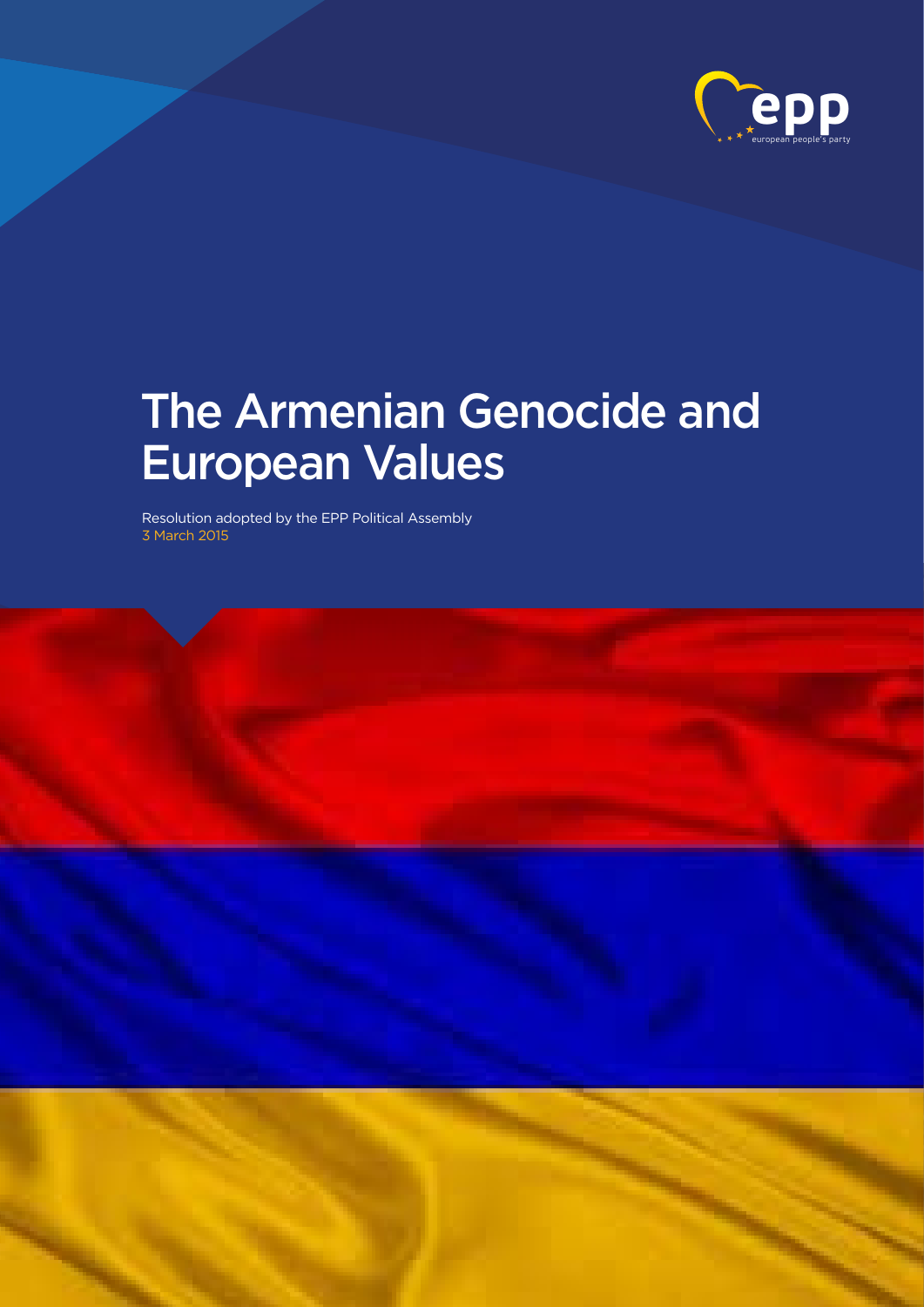01

The European People's Party reaffirms its recognition and condemnation of the Genocide and Great National Dispossession of the Armenian people on the eve of its 100th Anniversary on 24 April 2015.

1. We condemn the genocidal acts against the Armenian people, planned and continuously perpetrated by the Ottoman Empire and various regimes of Turkey in 1894-1923, dispossession of the homeland, the massacres and ethnic cleansing aimed at the extermination of the Armenian population, the destruction of the Armenian heritage, as well as the denial of the Genocide, all attempts to avoid responsibility, to consign to oblivion the committed crimes and their consequences or to justify them, as a continuation of this crime and encouragement to commit new genocides.

2. We commemorate one-and-a-half million innocent victims of the Armenian Genocide in 1915 and bow in gratitude to those martyred and surviving heroes who struggled for their lives and human dignity. Moreover, we recognize, that the Genocide resulted in the death and dispossession not only of Armenian people but also extended to the Pontic Greeks and Assyrians peoples, and we commemorate them as well.

3. We join and strongly support the commitment of Armenia and the Armenian people to continue the international struggle for the prevention of genocides, the restoration of the rights of people subjected to genocide and the establishment of historical justice.

4. We invite Turkey, in the finest example of integrity and leadership proffered by the Federal Republic of post-war Germany, to face history and finally recognize the ever-present reality of the Armenian Genocide and its attendant dispossession, to seek redemption and make restitution appropriate for a European country, including but not limited to ensuring a right of return of the Armenian people to, and a secure reconnection with, their national hearth-all flowing from the fundamental imperative of achieving Reconciliation through the Truth.

5. We call upon the Government of Turkey to respect and realize fully the legal obligations which it has undertaken including those provisions which relate to the protection of cultural heritage and, in particular, to conduct in good faith an integrated inventory of Armenian and other cultur tury, based thereon to develop a strategy of priority restoration of ancient and medieval capital cities, churches, schools, fortresses, cemeteries, and other treasures located in historic Western Armenia, and to render the aforementioned fully operational cultural and religious institutions.

6. We appeal to EU and CoE member states, international organizations, all people of good will, regardless of their ethnic origin and religious affiliation, to unite their efforts aimed at restoring historical justice and paying tribute to the memory of the victims of the Armenian Genocide.

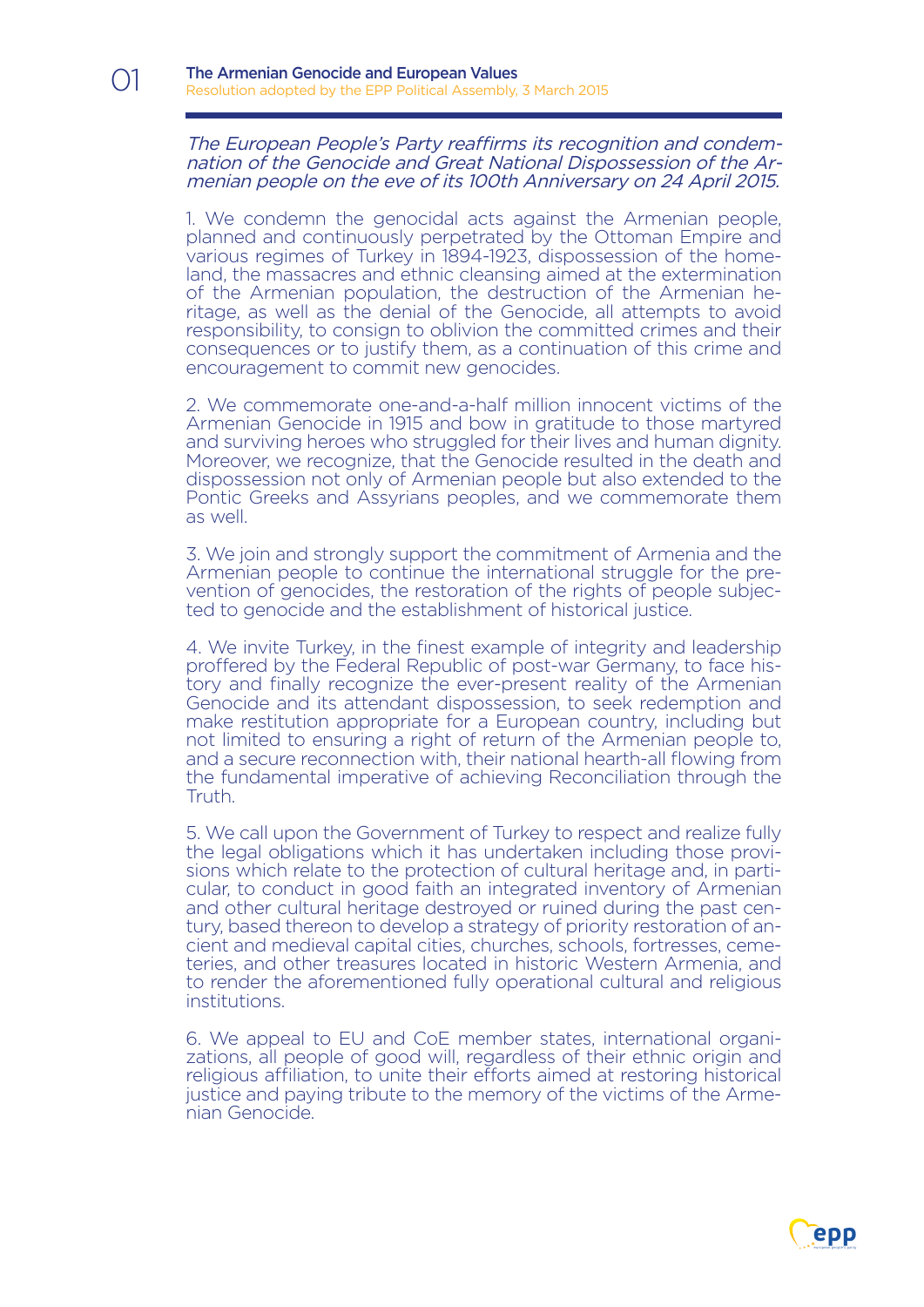7. Taking the foregoing into account, the European People's Party invites Turkey to take the following measures pursuant to its international commitments and the European identity to which it aspires:

•to recognize and condemn the Armenian Genocide committed by the Ottoman Empire, and to face its own history and memory through commemorating the victims of that heinous crime against humanity;

•to provide a vision and an implementing plan of action worthy of a truly European Turkey, including a comprehensive resolution of issues relating to the freedom of expression and reference to the Genocide in state, society and educational institutions, as well as the repair of religious and other cultural sites and their return to the Armenian and other relevant communities;

•to launch the long-awaited celebration of the Armenian national legacy based on a total Turkish-Armenian normalization anchored in the assumption of history, the pacific resolution of all outstanding matters, and a complete Europeanization of their relationship.

8. It also invites the European Union, its Commission, Council and Par-<br>liament, and the international community as a whole, in assessment<br>of the honoring of commitments and obligations undertaken by Turkey, to accord continued attention to the recognition, restoration, and restitution of our shared heritage as herewith tendered, and hereafter officially to commemorate April 24 as a day to remember and condemn the Armenian Genocide and man's inhumanity to man.

9. We express the hope that recognition and condemnation of the Armenian Genocide by Turkey will serve as a starting point for the historical reconciliation of the Armenian and Turkish peoples



 $\bigcap$